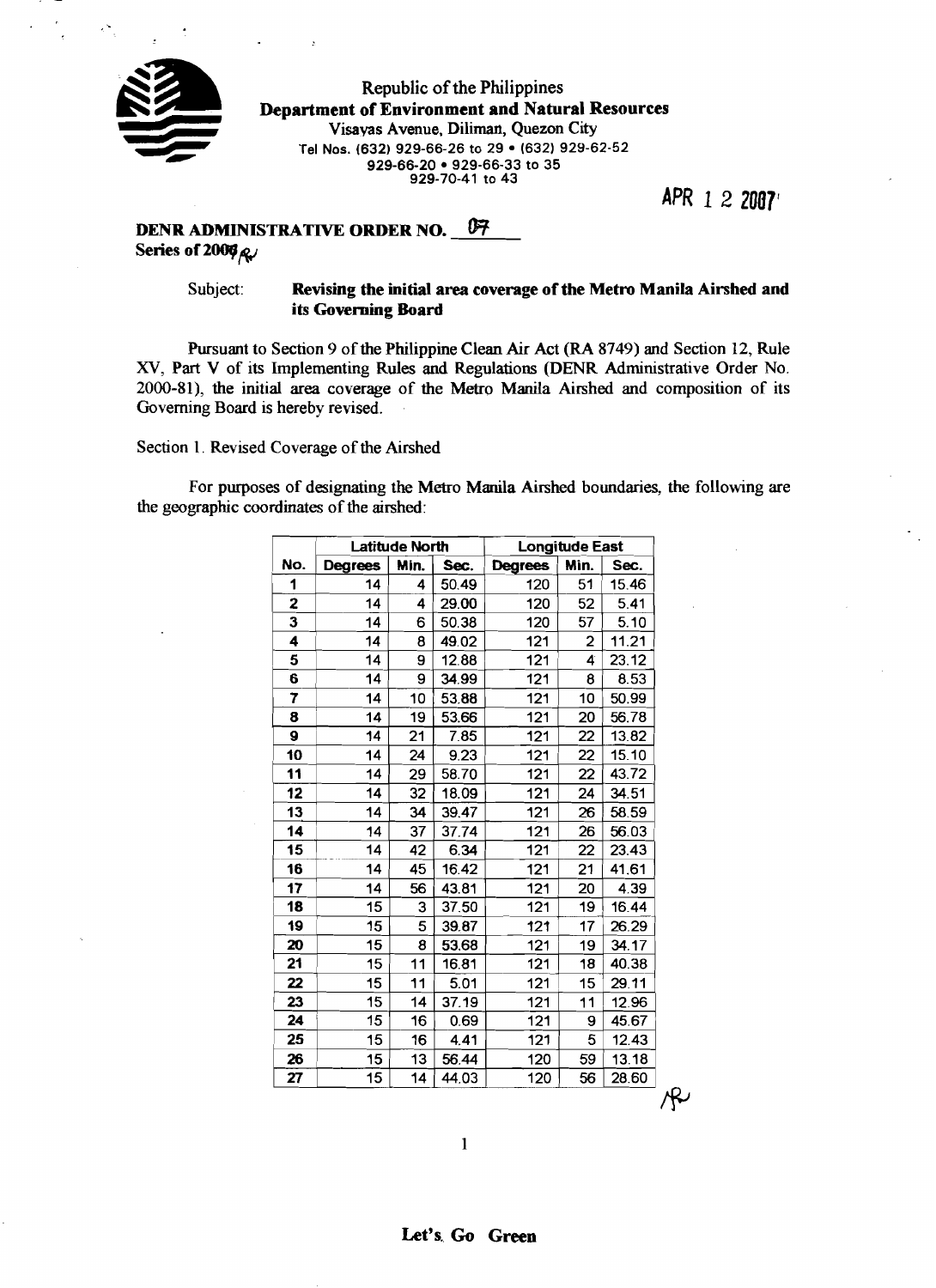|     |                 | <b>Latitude North</b>   |       | <b>Longitude East</b> |      |       |  |
|-----|-----------------|-------------------------|-------|-----------------------|------|-------|--|
| No. | <b>Degrees</b>  | Min.                    | Sec.  | <b>Degrees</b>        | Min. | Sec.  |  |
| 28  | 15              | 12                      | 54.08 | 120                   | 54   | 14.77 |  |
| 29  | 15              | 11                      | 40.78 | 120                   | 53   | 30.39 |  |
| 30  | 15              | 10                      | 34.93 | 120                   | 51   | 28.91 |  |
| 31  | 15              | 10                      | 19.04 | 120                   | 50   | 14.63 |  |
| 32  | 15              | 12                      | 11.47 | 120                   | 49   | 1.62  |  |
| 33  | 15              | 13                      | 7.10  | 120                   | 46   | 12.57 |  |
| 34  | 15              | 16                      | 8.79  | 120                   | 44   | 16.66 |  |
| 35  | 15              | 15                      | 21.82 | 120                   | 41   | 10.95 |  |
| 36  | 15              | 16                      | 35.41 | 120                   | 38   | 18.05 |  |
| 37  | 15              | 16                      | 55.19 | 120                   | 35   | 14.27 |  |
| 38  | 15              | 15                      | 34.85 | 120                   | 33   | 48.90 |  |
| 39  | 15              | 15                      | 31.77 | 120                   | 31   | 56.84 |  |
| 40  | 15              | 14                      | 35.53 | 120                   | 28   | 3.94  |  |
| 41  | 15              | 12                      | 7.16  | 120                   | 27   | 38.13 |  |
| 42  | 15              | 11                      | 7.84  | 120                   | 24   | 26.85 |  |
| 43  | 15              | 10                      | 52.45 | 120                   | 22   | 29.67 |  |
| 44  | 15              | 8                       | 16.05 | 120                   | 22   | 35.23 |  |
| 45  | 15              | 5                       | 27.34 | 120                   | 22   | 2.13  |  |
| 46  | 15              | $\overline{\mathbf{4}}$ | 57.74 | 120                   | 25   | 42.86 |  |
| 47  | 15              | $\overline{\mathbf{3}}$ | 33.70 | 120                   | 26   | 39.21 |  |
| 48  | 14              | 58                      | 28.36 | 120                   | 25   | 52.66 |  |
| 49  | 14              | 57                      | 33.43 | 120                   | 28   | 40,88 |  |
| 50  | 14              | 50                      | 30.75 | 120                   | 24   | 51.63 |  |
| 51  | 14              | 47                      | 38.96 | 120                   | 23   | 2.32  |  |
| 52  | 14              | 44                      | 14.97 | 120                   | 24   | 12.12 |  |
| 53  | 14              | 41                      | 16.38 | 120                   | 25   | 5.91  |  |
| 54  | 14              | 42                      | 43.75 | 120                   | 27   | 11.43 |  |
| 55  | 14              | 35                      | 6.84  | 120                   | 28   | 3.94  |  |
| 56  | $\overline{14}$ | 32                      | 2.69  | 120                   | 30   | 39.99 |  |
| 57  | 14              | 29                      | 33.82 | 120                   | 29   | 34.04 |  |
| 58  | 14              | 25                      | 11.13 | 120                   | 26   | 43.06 |  |
| 59  | 14              | 13                      | 23.57 | 120                   | 35   | 29.63 |  |
| 60  | 14              | 12                      | 24.87 | 120                   | 37   | 6.33  |  |
| 61  | 14              | 12                      | 9.42  | 120                   | 41   | 41.49 |  |
| 62  | 14              | 10                      | 15.10 | 120                   | 40   | 14.60 |  |
| 63  | 14              | 8                       | 7.80  | 120                   | 43   | 13.26 |  |
| 64  | 14              | 8                       | 52.35 | 120                   | 46   | 7.45  |  |
| 65  | 14              | 6                       | 56.79 | 120                   | 47   | 22.37 |  |
| 66  | 14              | 6                       | 59.88 | 120                   | 49   | 19.56 |  |

 $\mathcal{L}^{\text{max}}_{\text{max}}$ 

l.

 $\ddot{\phantom{a}}$ 

**The provinces, municipalities and cities included in the revised Metro Manila Airshed are the following:** 

|  |                                              | <b>Municipality</b> |  |  |
|--|----------------------------------------------|---------------------|--|--|
|  | Meycauayan, Obando, Marilao, Bocaue, Malolos |                     |  |  |
|  |                                              |                     |  |  |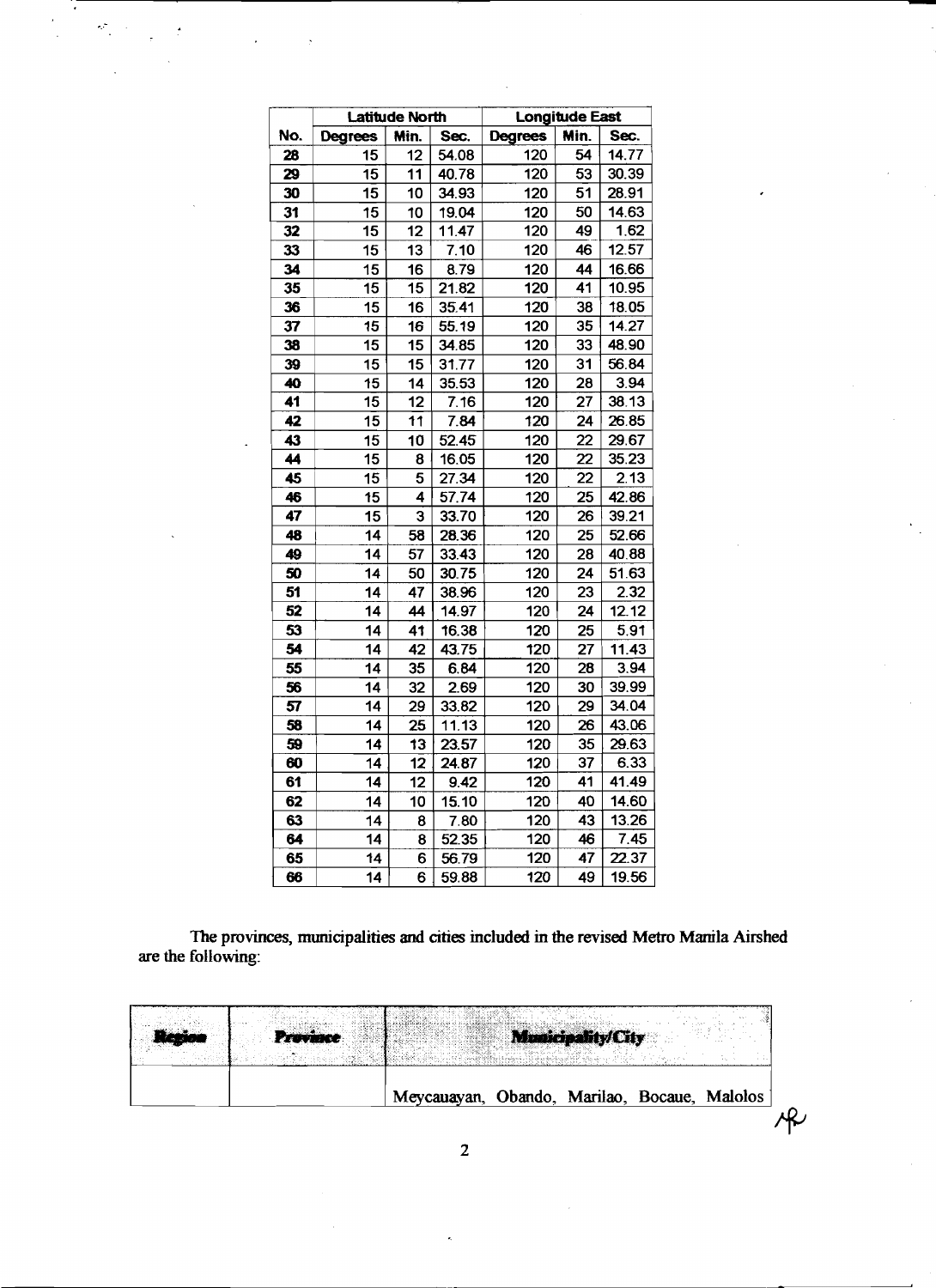|                               | Province       | Municipality/City                                                                                                                                                                                                                                                         |  |  |  |  |
|-------------------------------|----------------|---------------------------------------------------------------------------------------------------------------------------------------------------------------------------------------------------------------------------------------------------------------------------|--|--|--|--|
| III                           | <b>Bulacan</b> | City, Balagtas, Sta. Maria, San Jose del Monte,<br>Norzagaray, Angat, Plaridel, Hagonoy, Calumpit<br>Paombong, Guiguinto, Pulilan, San Ildefonso, San<br>Rafael, Baliuag, Bustos, Dona Remedios Trinidad.                                                                 |  |  |  |  |
| $\mathbf{m}$                  | Pampanga       | Apalit, San Simon, Minalin, Sasmoan, Guagua,<br>Floridablanca, San Fernando<br>Lubao,<br>City,<br>Macabebe, Masantol, Sta. Rita, Bacolor, San Luis,<br>Mexico, Sta. Ana, Candaba, Arayat, Magalang,<br>Angeles City, Balibago, Mabalacat, Clark Special<br>Economic Zone. |  |  |  |  |
| $\mathbf{I}$<br><b>Bataan</b> |                | Dinalupihan, Hermosa, Orani, Samal, Abucay,<br>Balanga, Pilar, Orion, Limay, Mariveles.                                                                                                                                                                                   |  |  |  |  |
| <b>IVA</b>                    | Cavite         | Bacoor, Kawit, Noveleta, Cavite City, Rosario,<br>Tanza, Naic, Ternate, Maragondon, Magallanes,<br>Tagaytay City, Mendez, Indang, Silang, Carmona,<br>Dasmarinas, Imus, Gen. Trias, Trece Martires,<br>Alfonso, General Mariano Alvarez, Amadeo.                          |  |  |  |  |
| <b>IVA</b>                    | Laguna         | San Pedro, Binan, Sta. Rosa, Cabuyao, Calamba<br>City.                                                                                                                                                                                                                    |  |  |  |  |
| <b>IVA</b>                    | Rizal          | San Mateo, Montalban, Antipolo City, Taytay,<br>Angono, Cainta, Teresa, Binangonan, Jala-Jala,<br>Pililia, Tanay, Cardona, Morong, Baras, Talim<br>Island.                                                                                                                |  |  |  |  |
| <b>NCR</b>                    | <b>MMDA</b>    | Valenzuela,<br>Navotas,<br>Malabon.<br>Manila,<br>Mandaluyong, Makati, San Juan, Pasig, Marikina,<br>Quezon City, Caloocan, Muntinlupa, Las Pinas,<br>Paranaque, Pasay City, Taguig, Pateros.                                                                             |  |  |  |  |

 $\frac{1}{\sqrt{2}}$  $\frac{1}{3}$ 

 $\frac{1}{\sqrt{2}}$ 

 $\bar{\beta}$  $\overline{a}$ 

 $\overline{a}$ 

 $\overline{\mathbf{3}}$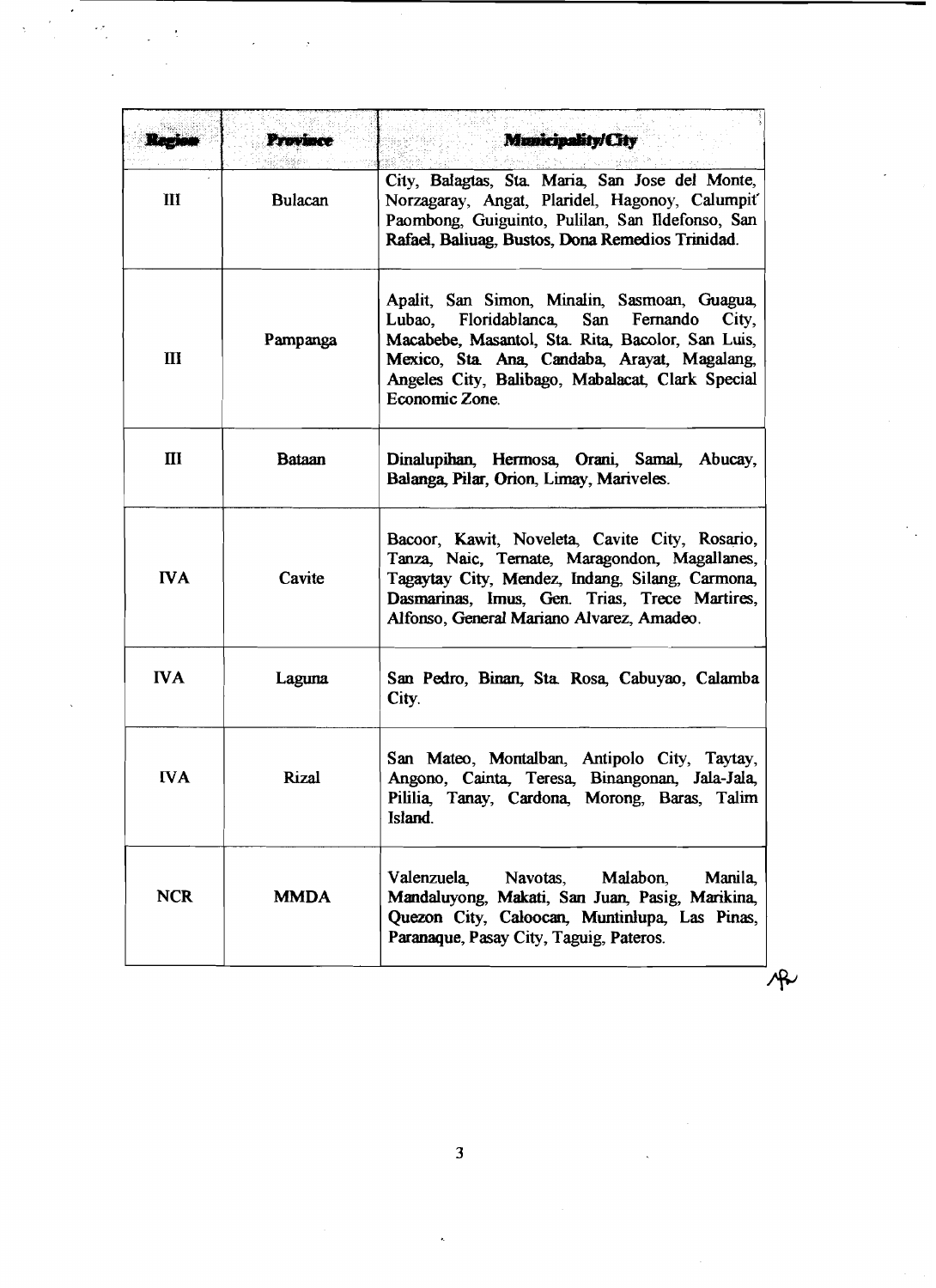Section 2. Review and/or Revision of coverage of the airshed

Upon consultation with appropriate local government authorities, the Secretary of the Department, upon recommendation of the Bureau shall, from time to time, review, and or revise the designated **Airshed.** 

## Section **3.** Revised Designation of the Metro Manila Airshed Governing Board

In view of the large number of cities and municipalities included in the Airshed, these local government units shall be represented by the League of Cities and League of Municipalities, respectively.

In addition to the local government units, the following are also designated members of the Metro Manila Airshed Governing Board:

### I. GOVERNMENT AGENCIES

- **1.** Department of Environment **and** Natural Resources
- 2. Department of Health
- **3.** Department of Energy
- **4.** Department of Science and Technology
- **5.** Department of Transportation and Communication
- 6. Department of the Interior and Local Government
- 7. Department of Trade and Industry
- 8. Department of Education
- 9. Department of Budget and Management
- 10. National Economic and Development Authority
- **1 1.** Metro Manila Development Authority
- 12. Laguna Lake Development Authority
- **13.** Commission on Higher Education
- **14.** Technical Education and Skills Development Authority
- **15.** Philippine Information Agency

#### **11. LEAGUE OF CITIES, MUNICIPALITIES, PROVINCES**

- 1. League of Cities of the Philippines
- 2. League of Municipalities of the Philippines
- **3.** National League of Provinces of the Philippines

#### **HI.** NON-**GOVERNMENT** ORGANIZATIONS

- **1.** Partnership for Clean Air
- 2. Transport Organization for Clean hr
- 3. Archdiocese of Manila, Ecology Desk
- 4. Concerned Citizens Against Pollution
- **5.** Manila Observatory
- **6.** Pollution Control Association of the Philippines, Inc.
- 7. Philippine Institute of Chemical Engineers  $\mathcal{R}$